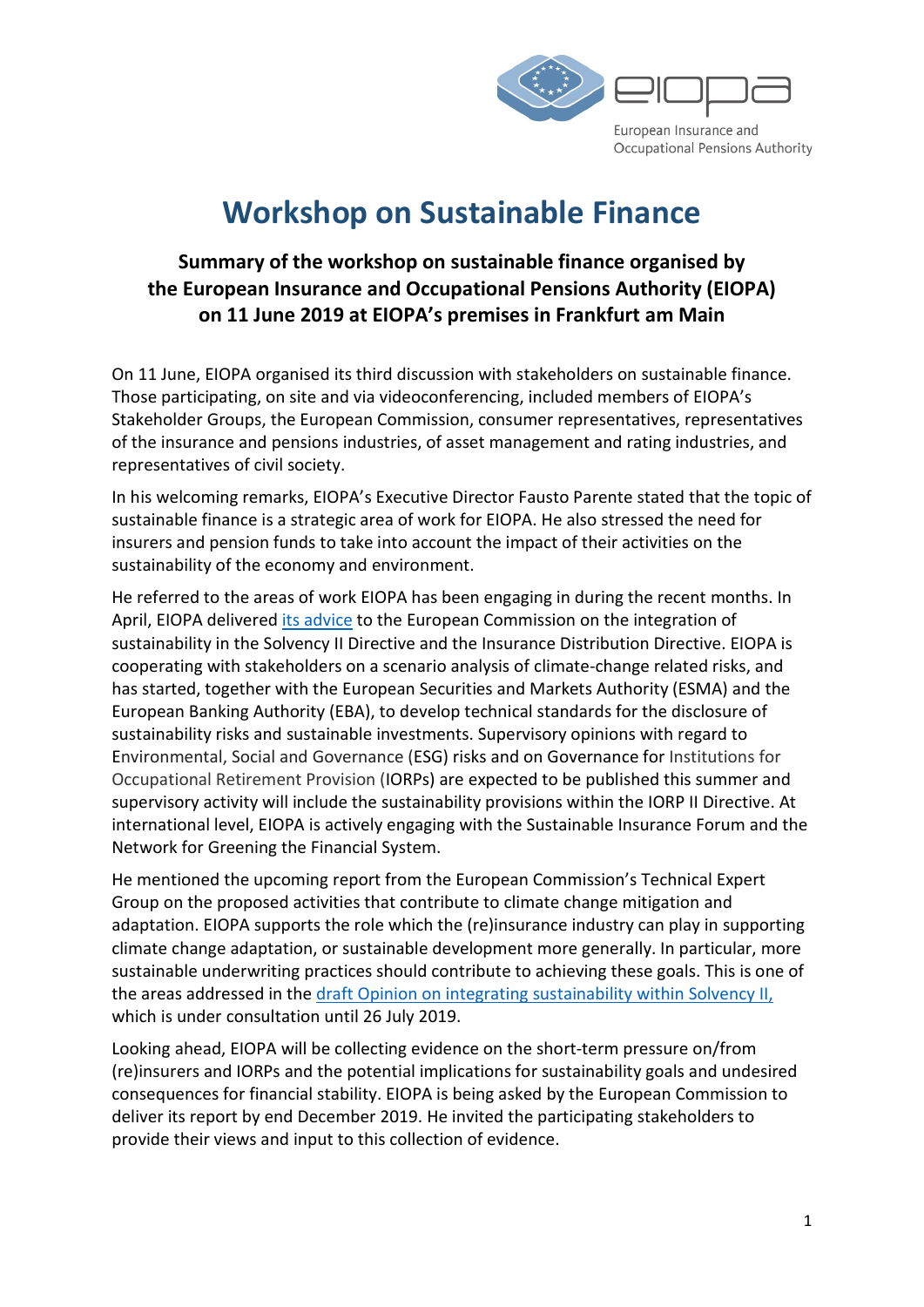EIOPA has also taken up the discussion on the (insurance) protection gap for natural catastrophe risks. The increasing frequency and severity of natural catastrophes, under the influence of climate change, can have systemic repercussions. This requires concerted European action in gathering relevant information and data and fostering innovation in modelling and risk transfer solutions.

He thanked the participants for their participation to the workshop and their upcoming contributions to the consultations and discussions.

### Session 1: Consultation on the draft Opinion on sustainability within Solvency II

EIOPA presented the key elements of the draft opinion, which is under consultation until 26 July 2019 (Consultation on an opinion on sustainability within Solvency II). The following main points were addressed during the discussion:

- Capital requirements should not be used to promote certain (green) investments. Stakeholders would not support a specific calibration for sustainable assets. EIOPA has pointed out in its opinion that there is not sufficient evidence on a difference in risk profile for green investments, compared to general investments today.
- Scenario analysis by (re)insurers is considered a good way forward for embedding a more quantitative risk assessment of the effects of climate change. Standard requirements for scenarios, in particular for the ORSA, should help undertakings in establishing their practices in a proportionate manner. This may help small and medium insurers to assess risks on their assets and liabilities using available consistent scenarios. Challenges lie in the definition of the time horizon and the choice of assumptions. The exercise should not be confused with a public stress testing exercise or understood as to imply the public disclosure of the Own Risk and Solvency Assessment (ORSA) results.
- Further thought should be given to the integration of ESG considerations in the valuation of the best estimate for life and health insurance business. In addition, environmental issues beyond climate change would have to be considered going further (e.g. biodiversity or other sustainable development goals).
- There is support for integrating measures of climate risk adaptation in the underwriting policies, which should eventually contribute to lowering the risks to the underwriter.
- Investment practices with regard to climate change require a nuanced approach, which amounts to assessing the risk each investment poses to the climate.

### Session 2: Call for advice on undue pressure for short-termism.

In February, the European Commission launched a call for advice for the three European Supervisory Authorities (ESAs) to collect evidence on potential undue pressure for shorttermism from financial markets on corporations. The aim is to foster transparency and longtermism in financial and economic activities by exploring possible drivers of short-term pressures. During the workshop, EIOPA presented the approaches, the sources and the key steps foreseen to collect evidence. Building on available literature, EIOPA is analysing the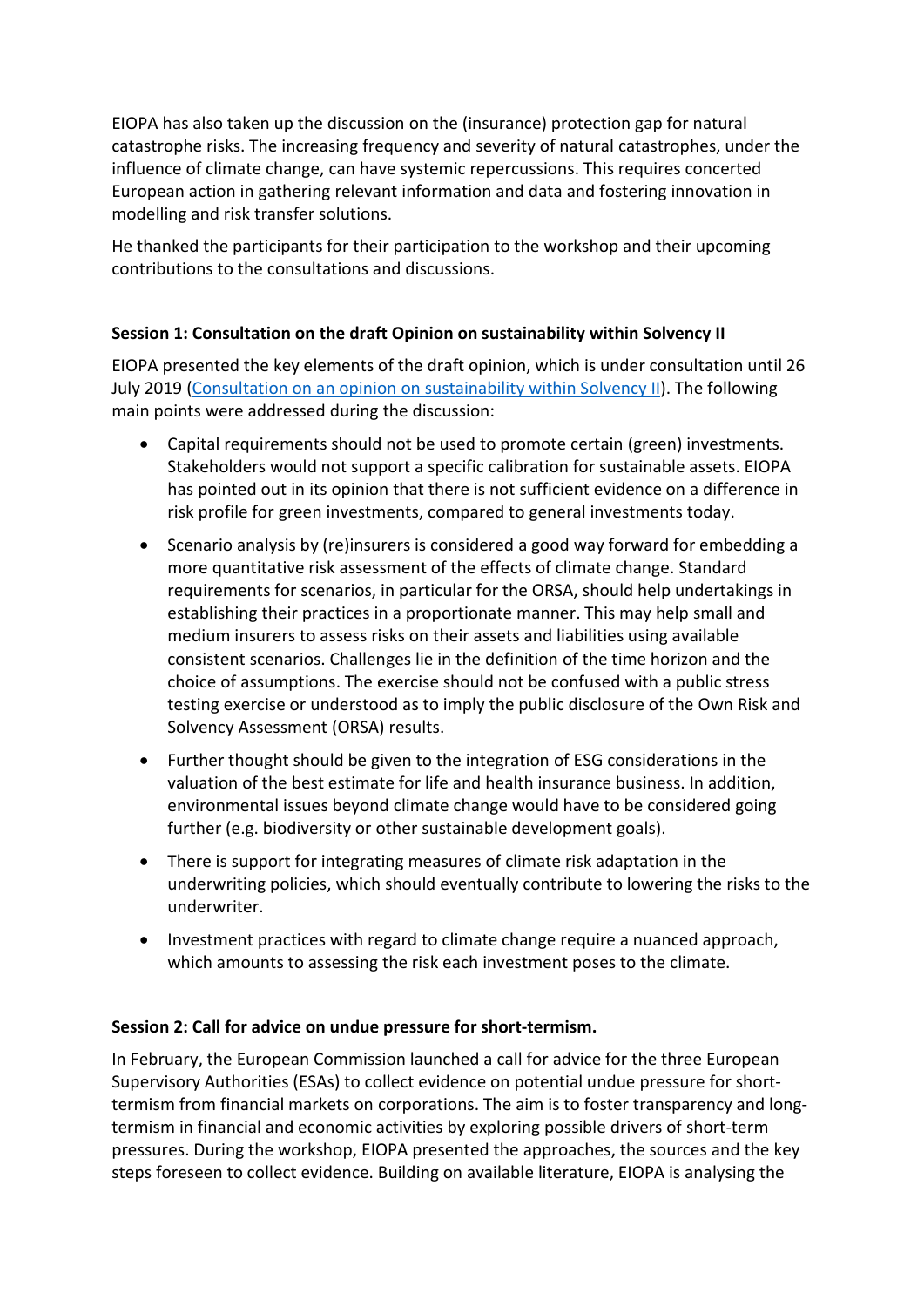portfolios' evolution over time and the asset holding periods' development. Among others, EIOPA is assessing the relevance of reporting frequency, remuneration policies and R&D trends on the investment decisions. EIOPA plans to make use of relevant work published on the insurance and occupational pensions sectors, as well as information already available from regular reporting or other existing information requests. EIOPA stands ready to engage with insurance undertakings on qualitative information to complement the quantitative information available at EIOPA, and beyond supervised entities. EIOPA invites the participants in the workshop to submit their views on particular questions or more broadly on the topic via the feedback statement on anonymous basis or bilaterally by email to the EIOPA Studies & Statistics team (St-team@eiopa.europa.eu).

The following remarks were made during the discussion:

- Shareholder expectations and remuneration schemes are potential drivers of shortterm pressure on corporates. Pressure from activist investors for buy-back programs and dividend payouts from reserves, increase short-term pressure.
- On the other hand, stakeholders highlighted that insurance undertaking are mainly long-term investors, with their investment strategy being driven by their liability profile. Therefore, they should be less subject to short-term market pressures.
- Financial institutions are not always originators of short term behaviour but sometimes import the consequences of short term behaviours from external sources and transfer those to the investees (such as those arising from tax incentives, corporate reporting requirements).

### Session 3: Protection gap for natural catastrophe risks.

EIOPA is keen to engage with stakeholders on a discussion concerning the widening of the (insurance) protection gap for natural catastrophe (NatCat) risks.

In light of climate change, the risk of an increasing frequency and severity of natural catastrophes is becoming more and more apparent. The insurance penetration varies across Europe and the impact of natural catastrophes across regions may change under the influence of climate change.

EIOPA is concerned that the impact of a protection gap on households and businesses as well as on the financial system will be systemic (losses affecting banking books, e.g. loss of collateral) and aggravated by public financing options of Member States.

Therefore, the potential widening of the protection gap for natural catastrophes in Europe requires a concerted European action.

EIOPA sought views of stakeholders on the role of the insurance industry, as well as of the public sector. Questions include how measures can contribute to achieving an optimal insurance penetration across Member States, securing affordability of insurance, and promoting adaptation, preparation as well as risk management incentives in (re)insurers' underwriting policies and product design. EIOPA stressed the need for commonly available data and analysis on NatCat events in Europe to raise awareness on risk management gaps and to anticipate solutions.

Following observations were made during the discussion: